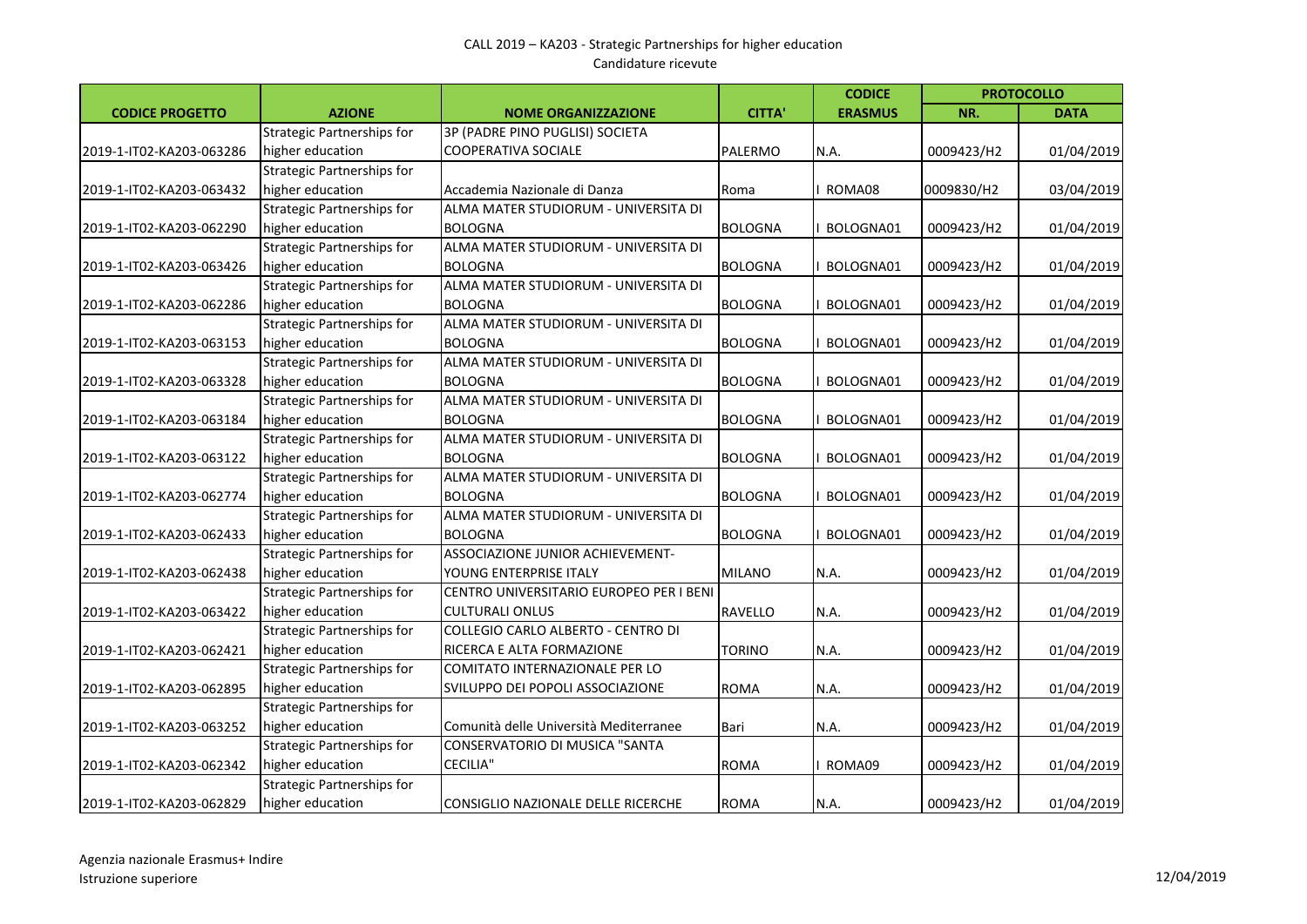## CALL 2019 – KA203 - Strategic Partnerships for higher education Candidature ricevute

|                          |                                   |                                               |                    | <b>CODICE</b>  |            | <b>PROTOCOLLO</b> |
|--------------------------|-----------------------------------|-----------------------------------------------|--------------------|----------------|------------|-------------------|
| <b>CODICE PROGETTO</b>   | <b>AZIONE</b>                     | <b>NOME ORGANIZZAZIONE</b>                    | <b>CITTA</b>       | <b>ERASMUS</b> | NR.        | <b>DATA</b>       |
|                          | <b>Strategic Partnerships for</b> |                                               |                    |                |            |                   |
| 2019-1-IT02-KA203-063251 | higher education                  | CONSIGLIO NAZIONALE DELLE RICERCHE            | <b>ROMA</b>        | N.A.           | 0009423/H2 | 01/04/2019        |
|                          | <b>Strategic Partnerships for</b> |                                               |                    |                |            |                   |
| 2019-1-IT02-KA203-063359 | higher education                  | CONSIGLIO NAZIONALE DELLE RICERCHE            | <b>ROMA</b>        | N.A.           | 0009423/H2 | 01/04/2019        |
|                          | Strategic Partnerships for        |                                               |                    |                |            |                   |
| 2019-1-IT02-KA203-063393 | higher education                  | DAY ONE SRL                                   | <b>ROME</b>        | N.A.           | 0009423/H2 | 01/04/2019        |
|                          | Strategic Partnerships for        |                                               |                    |                |            |                   |
| 2019-1-IT02-KA203-062350 | higher education                  | DEMETRA FORMAZIONE SRL                        | REGGIO EMILIA N.A. |                | 0009423/H2 | 01/04/2019        |
|                          | Strategic Partnerships for        |                                               |                    |                |            |                   |
| 2019-1-IT02-KA203-063423 | higher education                  | <b>EnARS</b>                                  | PADOVA             | N.A.           | 0009423/H2 | 01/04/2019        |
|                          | Strategic Partnerships for        |                                               | Ariano nel         |                |            |                   |
| 2019-1-IT02-KA203-063163 | higher education                  | Ente Parco Regionale Veneto Delta del Po      | Polesine           | N.A.           | 0009423/H2 | 01/04/2019        |
|                          |                                   | ENTE PER IL DIRITTO ALLO STUDIO               |                    |                |            |                   |
|                          | Strategic Partnerships for        | UNIVERSITARIO DELL' UNIVERSITA CATTOLICA      |                    |                |            |                   |
| 2019-1-IT02-KA203-062287 | higher education                  | <b>EDUCATT</b>                                | <b>MILANO</b>      | N.A.           | 0009423/H2 | 01/04/2019        |
|                          |                                   |                                               |                    |                |            |                   |
|                          | Strategic Partnerships for        | FONDAZIONE ISTITUTO TECNICO SUPERIORE         |                    |                |            |                   |
| 2019-1-IT02-KA203-063280 | higher education                  | "A. MONACO" Settore energia                   | Cosenza            | COSENZA05      | 0009423/H2 | 01/04/2019        |
|                          | Strategic Partnerships for        |                                               |                    |                |            |                   |
| 2019-1-IT02-KA203-062288 | higher education                  | Fondazione Link Campus University             | Roma               | N.A.           | 0009423/H2 | 01/04/2019        |
|                          | Strategic Partnerships for        |                                               | Misano             |                |            |                   |
| 2019-1-IT02-KA203-062962 | higher education                  | Fondazione Unicampus San Pellegrino           | Adriatico          | FORLI01        | 0009423/H2 | 01/04/2019        |
|                          |                                   |                                               |                    |                |            |                   |
|                          | Strategic Partnerships for        | International Institute of Applied Psychology |                    |                |            |                   |
| 2019-1-IT02-KA203-063189 | higher education                  | and Human Sciences associazione culturale     | Bologna            | N.A.           | 0009423/H2 | 01/04/2019        |
|                          | Strategic Partnerships for        | Istituto Tecnico Superiore Efficienza         |                    |                |            |                   |
| 2019-1-IT02-KA203-063350 | higher education                  | Energetica-L'Aquila                           | L'Aquila           | I L-AQUIL05    | 0009423/H2 | 01/04/2019        |
|                          | Strategic Partnerships for        |                                               |                    |                |            |                   |
| 2019-1-IT02-KA203-062373 | higher education                  | LINK CAMPUS UNIVERSITY                        | <b>ROMA</b>        | ROMA26         | 0009423/H2 | 01/04/2019        |
|                          | Strategic Partnerships for        |                                               |                    |                |            |                   |
| 2019-1-IT02-KA203-062380 | higher education                  | POLITECNICO DI MILANO                         | <b>MILANO</b>      | MILANO02       | 0009423/H2 | 01/04/2019        |
|                          | <b>Strategic Partnerships for</b> |                                               |                    |                |            |                   |
| 2019-1-IT02-KA203-063363 | higher education                  | POLITECNICO DI MILANO                         | <b>MILANO</b>      | MILANO02       | 0009423/H2 | 01/04/2019        |
|                          | <b>Strategic Partnerships for</b> |                                               |                    |                |            |                   |
| 2019-1-IT02-KA203-062351 | higher education                  | UNIVERSITA CATTOLICA DEL SACRO CUORE          | <b>MILANO</b>      | MILANO03       | 0009423/H2 | 01/04/2019        |
|                          | Strategic Partnerships for        |                                               |                    |                |            |                   |
| 2019-1-IT02-KA203-063157 | higher education                  | JUNIVERSITA DEGLI STUDI DELL'AQUILA           | L AQUILA           | I L-AQUIL01    | 0009423/H2 | 01/04/2019        |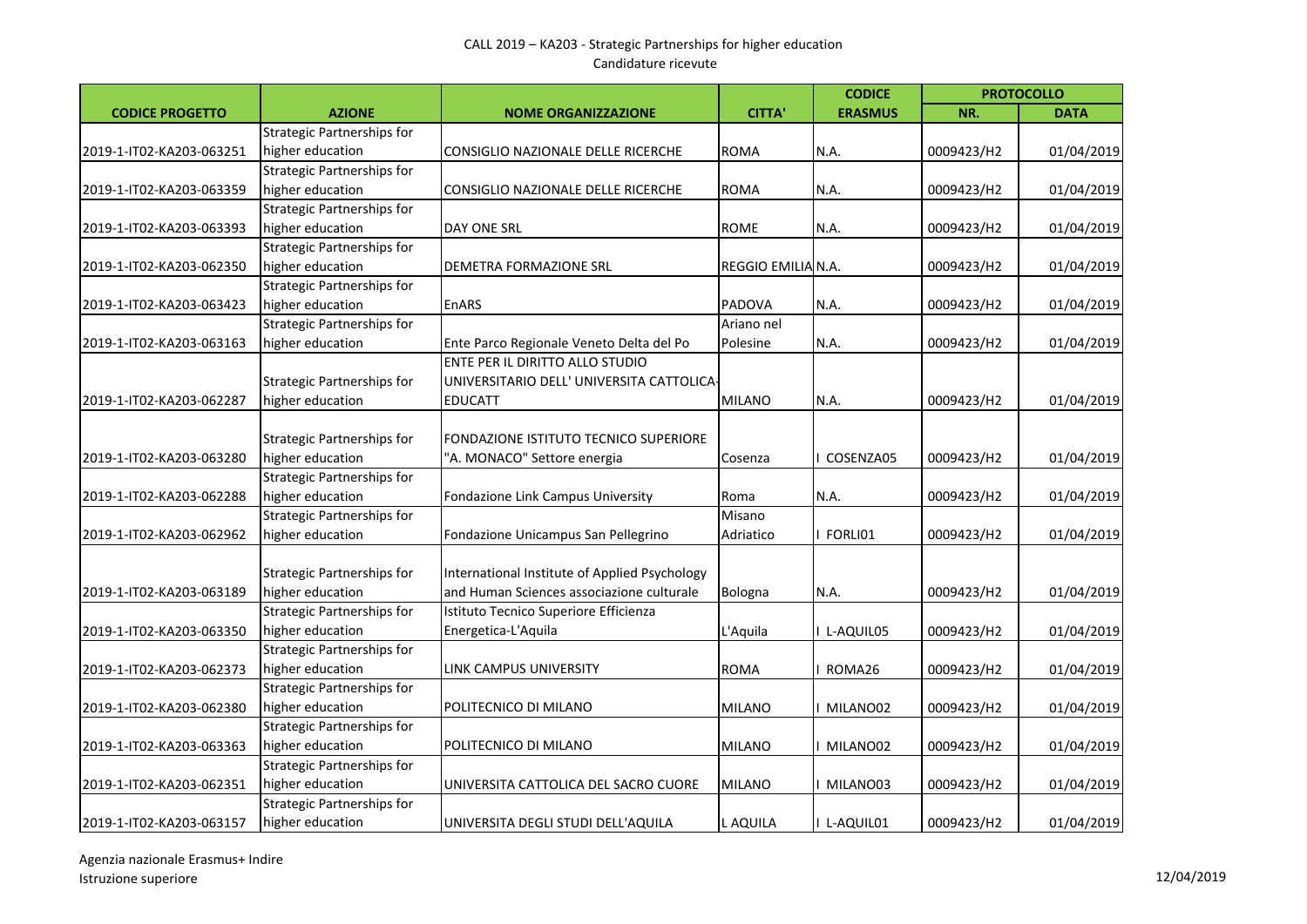## CALL 2019 – KA203 - Strategic Partnerships for higher education Candidature ricevute

|                          |                                   |                                     |                | <b>CODICE</b>  |            | <b>PROTOCOLLO</b> |
|--------------------------|-----------------------------------|-------------------------------------|----------------|----------------|------------|-------------------|
| <b>CODICE PROGETTO</b>   | <b>AZIONE</b>                     | <b>NOME ORGANIZZAZIONE</b>          | <b>CITTA</b>   | <b>ERASMUS</b> | NR.        | <b>DATA</b>       |
|                          | Strategic Partnerships for        |                                     |                |                |            |                   |
| 2019-1-IT02-KA203-063258 | higher education                  | UNIVERSITA DEGLI STUDI DELL'AQUILA  | L AQUILA       | L-AQUIL01      | 0009423/H2 | 01/04/2019        |
|                          | Strategic Partnerships for        |                                     |                |                |            |                   |
| 2019-1-IT02-KA203-063313 | higher education                  | UNIVERSITA DEGLI STUDI DELL'AQUILA  | L AQUILA       | L-AQUIL01      | 0009423/H2 | 01/04/2019        |
|                          | <b>Strategic Partnerships for</b> |                                     |                |                |            |                   |
| 2019-1-IT02-KA203-062952 | higher education                  | UNIVERSITA DEGLI STUDI DI CAMERINO  | CAMERINO       | CAMERIN01      | 0009423/H2 | 01/04/2019        |
|                          | <b>Strategic Partnerships for</b> |                                     |                |                |            |                   |
| 2019-1-IT02-KA203-062979 | higher education                  | UNIVERSITA DEGLI STUDI DI FERRARA   | <b>FERRARA</b> | FERRARA01      | 0009423/H2 | 01/04/2019        |
|                          | <b>Strategic Partnerships for</b> |                                     |                |                |            |                   |
| 2019-1-IT02-KA203-063297 | higher education                  | UNIVERSITA DEGLI STUDI DI FIRENZE   | Florence       | FIRENZE01      | 0009423/H2 | 01/04/2019        |
|                          | <b>Strategic Partnerships for</b> |                                     |                |                |            |                   |
| 2019-1-IT02-KA203-063289 | higher education                  | UNIVERSITA DEGLI STUDI DI FOGGIA    | <b>FOGGIA</b>  | FOGGIA03       | 0009423/H2 | 01/04/2019        |
|                          | Strategic Partnerships for        |                                     |                |                |            |                   |
| 2019-1-IT02-KA203-063266 | higher education                  | UNIVERSITA DEGLI STUDI DI FOGGIA    | <b>FOGGIA</b>  | FOGGIA03       | 0009423/H2 | 01/04/2019        |
|                          | <b>Strategic Partnerships for</b> |                                     |                |                |            |                   |
| 2019-1-IT02-KA203-062432 | higher education                  | UNIVERSITA DEGLI STUDI DI GENOVA    | <b>GENOVA</b>  | GENOVA01       | 0009423/H2 | 01/04/2019        |
|                          | <b>Strategic Partnerships for</b> |                                     |                |                |            |                   |
| 2019-1-IT02-KA203-063392 | higher education                  | UNIVERSITA DEGLI STUDI DI GENOVA    | <b>GENOVA</b>  | GENOVA01       | 0009423/H2 | 01/04/2019        |
|                          | <b>Strategic Partnerships for</b> | UNIVERSITA DEGLI STUDI DI NAPOLI    |                |                |            |                   |
| 2019-1-IT02-KA203-062304 | higher education                  | FEDERICO II                         | <b>NAPOLI</b>  | NAPOLI01       | 0009423/H2 | 01/04/2019        |
|                          | <b>Strategic Partnerships for</b> | UNIVERSITA DEGLI STUDI DI NAPOLI    |                |                |            |                   |
| 2019-1-IT02-KA203-062980 | higher education                  | FEDERICO II                         | <b>NAPOLI</b>  | NAPOLI01       | 0009423/H2 | 01/04/2019        |
|                          | Strategic Partnerships for        | UNIVERSITA DEGLI STUDI DI NAPOLI    |                |                |            |                   |
| 2019-1-IT02-KA203-063228 | higher education                  | <b>FEDERICO II</b>                  | <b>NAPOLI</b>  | NAPOLI01       | 0009423/H2 | 01/04/2019        |
|                          | <b>Strategic Partnerships for</b> |                                     |                |                |            |                   |
| 2019-1-IT02-KA203-063243 | higher education                  | UNIVERSITA DEGLI STUDI DI PADOVA    | PADOVA         | PADOVA01       | 0009423/H2 | 01/04/2019        |
|                          | <b>Strategic Partnerships for</b> |                                     |                |                |            |                   |
| 2019-1-IT02-KA203-062324 | higher education                  | UNIVERSITA DEGLI STUDI DI PADOVA    | PADOVA         | PADOVA01       | 0009423/H2 | 01/04/2019        |
|                          | Strategic Partnerships for        |                                     |                |                |            |                   |
| 2019-1-IT02-KA203-062597 | higher education                  | UNIVERSITA DEGLI STUDI DI PARMA     | <b>PARMA</b>   | PARMA01        | 0009423/H2 | 01/04/2019        |
|                          | Strategic Partnerships for        |                                     |                |                |            |                   |
| 2019-1-IT02-KA203-063421 | higher education                  | UNIVERSITA DEGLI STUDI DI PAVIA     | <b>PAVIA</b>   | PAVIA01        | 0009423/H2 | 01/04/2019        |
|                          | Strategic Partnerships for        |                                     |                |                |            |                   |
| 2019-1-IT02-KA203-063202 | higher education                  | UNIVERSITA DEGLI STUDI DI PERUGIA   | PERUGIA        | I PERUGIA01    | 0009423/H2 | 01/04/2019        |
|                          | <b>Strategic Partnerships for</b> | UNIVERSITA DEGLI STUDI DI ROMA FORO |                |                |            |                   |
| 2019-1-IT02-KA203-062469 | higher education                  | <b>ITALICO</b>                      | <b>ROMA</b>    | ROMA05         | 0009423/H2 | 01/04/2019        |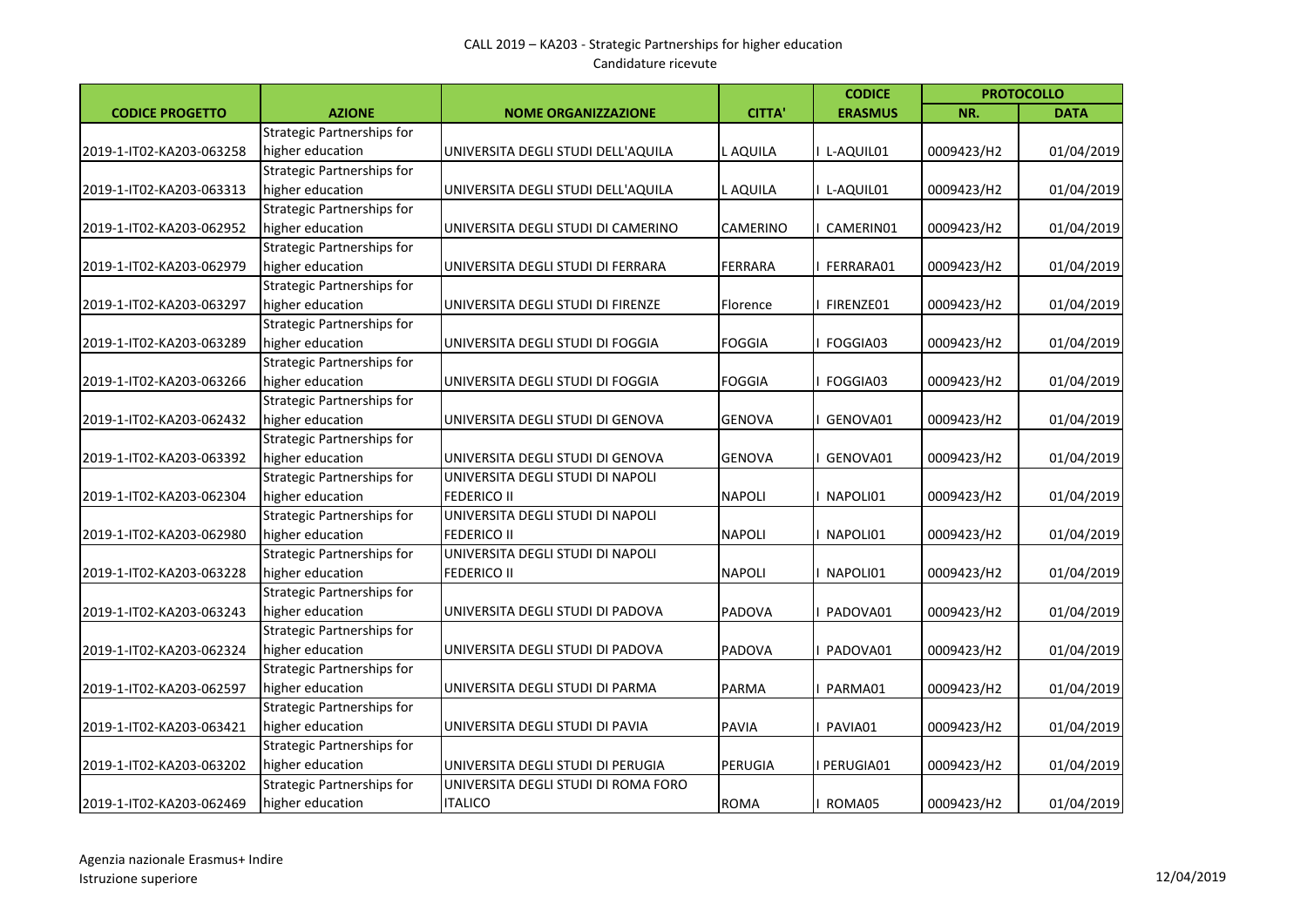|                          |                                   |                                            |                    | <b>CODICE</b>  |            | <b>PROTOCOLLO</b> |
|--------------------------|-----------------------------------|--------------------------------------------|--------------------|----------------|------------|-------------------|
| <b>CODICE PROGETTO</b>   | <b>AZIONE</b>                     | <b>NOME ORGANIZZAZIONE</b>                 | <b>CITTA'</b>      | <b>ERASMUS</b> | NR.        | <b>DATA</b>       |
|                          | <b>Strategic Partnerships for</b> | UNIVERSITA DEGLI STUDI DI ROMA LA          |                    |                |            |                   |
| 2019-1-IT02-KA203-062984 | higher education                  | SAPIENZA                                   | <b>ROMA</b>        | ROMA01         | 0009423/H2 | 01/04/2019        |
|                          | <b>Strategic Partnerships for</b> | UNIVERSITA DEGLI STUDI DI ROMA LA          |                    |                |            |                   |
| 2019-1-IT02-KA203-063321 | higher education                  | SAPIENZA                                   | <b>ROMA</b>        | ROMA01         | 0009423/H2 | 01/04/2019        |
|                          | <b>Strategic Partnerships for</b> | UNIVERSITA DEGLI STUDI DI ROMA LA          |                    |                |            |                   |
| 2019-1-IT02-KA203-063335 | higher education                  | SAPIENZA                                   | <b>ROMA</b>        | ROMA01         | 0009423/H2 | 01/04/2019        |
|                          | <b>Strategic Partnerships for</b> | UNIVERSITA DEGLI STUDI DI ROMA LA          |                    |                |            |                   |
| 2019-1-IT02-KA203-062738 | higher education                  | SAPIENZA                                   | <b>ROMA</b>        | ROMA01         | 0009423/H2 | 01/04/2019        |
|                          | <b>Strategic Partnerships for</b> | UNIVERSITA DEGLI STUDI DI ROMA TOR         |                    |                |            |                   |
| 2019-1-IT02-KA203-063387 | higher education                  | <b>VERGATA</b>                             | <b>ROMA</b>        | ROMA02         | 0009423/H2 | 01/04/2019        |
|                          | Strategic Partnerships for        |                                            |                    |                |            |                   |
| 2019-1-IT02-KA203-062409 | higher education                  | UNIVERSITA DEGLI STUDI DI SALERNO          | <b>FISCIANO SA</b> | SALERNO01      | 0009423/H2 | 01/04/2019        |
|                          | <b>Strategic Partnerships for</b> |                                            |                    |                |            |                   |
| 2019-1-IT02-KA203-062403 | higher education                  | UNIVERSITA DEGLI STUDI DI SALERNO          | <b>FISCIANO SA</b> | SALERNO01      | 0009423/H2 | 01/04/2019        |
|                          | <b>Strategic Partnerships for</b> | UNIVERSITA DEGLI STUDI DI SCIENZE          |                    |                |            |                   |
| 2019-1-IT02-KA203-062425 | higher education                  | <b>GASTRONOMICHE</b>                       | <b>POLLENZO</b>    | BRA01          | 0009423/H2 | 01/04/2019        |
|                          | <b>Strategic Partnerships for</b> |                                            |                    |                |            |                   |
| 2019-1-IT02-KA203-063360 | higher education                  | UNIVERSITA' DEGLI STUDI DI SIENA           | <b>SIENA</b>       | SIENA01        | 0009423/H2 | 01/04/2019        |
|                          | <b>Strategic Partnerships for</b> |                                            |                    |                |            |                   |
| 2019-1-IT02-KA203-063193 | higher education                  | UNIVERSITA DEGLI STUDI DI TORINO           | TORINO             | TORINO01       | 0009423/H2 | 01/04/2019        |
|                          | <b>Strategic Partnerships for</b> |                                            |                    |                |            |                   |
| 2019-1-IT02-KA203-063391 | higher education                  | UNIVERSITA DEGLI STUDI DI TRENTO           | <b>TRENTO</b>      | TRENTO01       | 0009423/H2 | 01/04/2019        |
|                          | Strategic Partnerships for        |                                            |                    |                |            |                   |
| 2019-1-IT02-KA203-063238 | higher education                  | UNIVERSITA DEGLI STUDI DI UDINE            | <b>UDINE</b>       | UDINE01        | 0009423/H2 | 01/04/2019        |
|                          | <b>Strategic Partnerships for</b> |                                            |                    |                |            |                   |
| 2019-1-IT02-KA203-062410 | higher education                  | Universita' degli Studi di Urbino Carlo Bo | URBINO             | URBINO01       | 0009423/H2 | 01/04/2019        |
|                          | <b>Strategic Partnerships for</b> | UNIVERSITA DEGLI STUDI GABRIELE            |                    |                |            |                   |
| 2019-1-IT02-KA203-063298 | higher education                  | D'ANNUNZIO DI CHIETI-PESCARA               | <b>CHIETI</b>      | CHIETI01       | 0009423/H2 | 01/04/2019        |
|                          | <b>Strategic Partnerships for</b> | UNIVERSITA DEGLI STUDI NICCOLO CUSANO      |                    |                |            |                   |
| 2019-1-IT02-KA203-062313 | higher education                  | <b>TELEMATICA ROMA</b>                     | <b>ROMA</b>        | ROMA31         | 0009423/H2 | 01/04/2019        |
|                          | <b>Strategic Partnerships for</b> |                                            |                    |                |            |                   |
| 2019-1-IT02-KA203-062419 | higher education                  | UNIVERSITA DEGLI STUDI ROMA TRE            | <b>ROMA</b>        | ROMA16         | 0009423/H2 | 01/04/2019        |
|                          | <b>Strategic Partnerships for</b> |                                            |                    |                |            |                   |
| 2019-1-IT02-KA203-063126 | higher education                  | UNIVERSITA DEGLI STUDI ROMA TRE            | <b>ROMA</b>        | ROMA16         | 0009423/H2 | 01/04/2019        |
|                          | <b>Strategic Partnerships for</b> |                                            |                    |                |            |                   |
| 2019-1-IT02-KA203-063216 | higher education                  | UNIVERSITA DEGLI STUDI ROMA TRE            | <b>ROMA</b>        | ROMA16         | 0009423/H2 | 01/04/2019        |